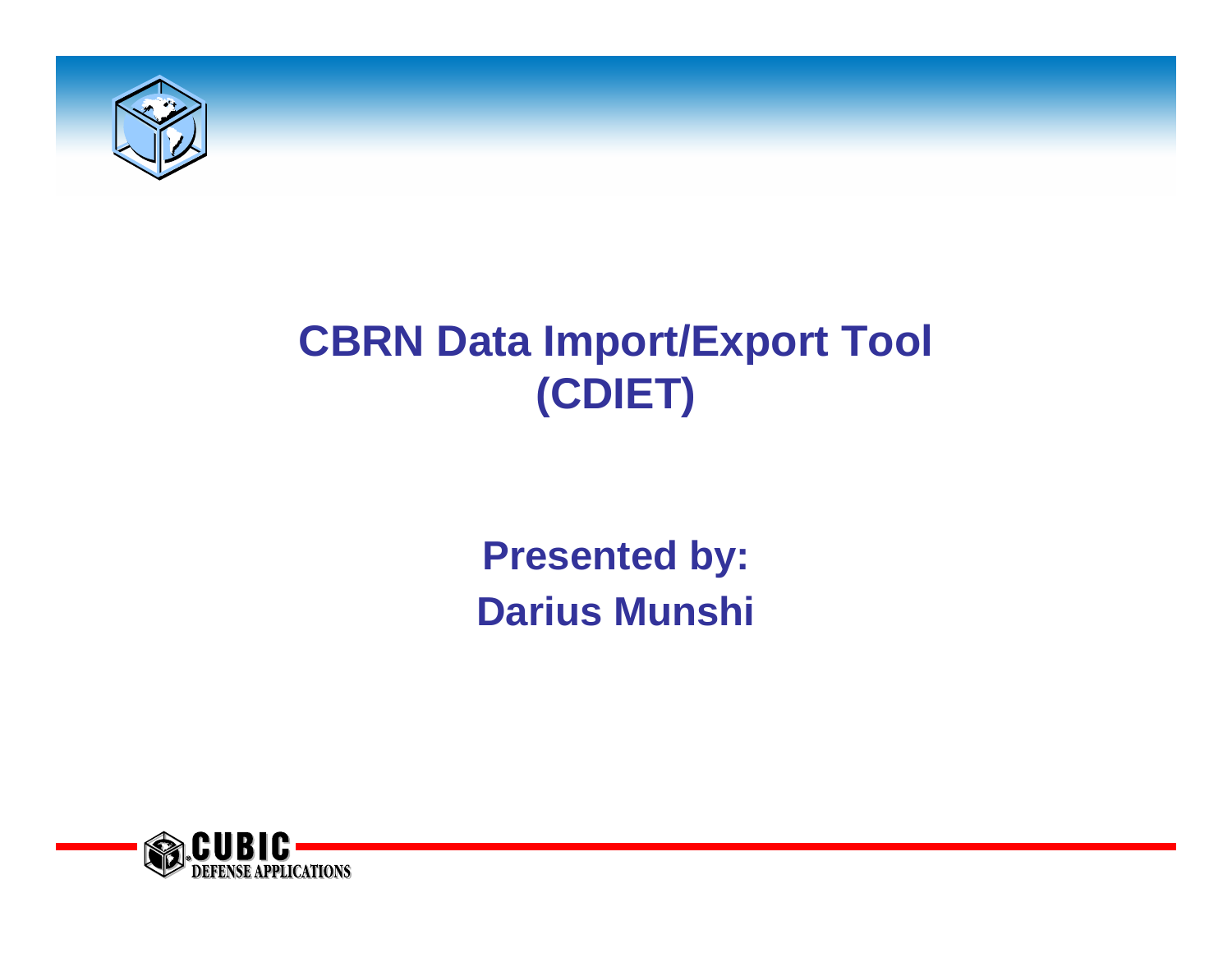

# **Presentation Outline**

- **Introduction to CDIET**
- **Benefits provided to user**
- **Scope Statement**
- **Timeline for development and deliverables**
- **Core functionality provided to user**
- **Look and Feel**
- **Possible technologies that will be used**
- **What CDIET is NOT**
- **Risks and Risk mitigation**
- **Questions**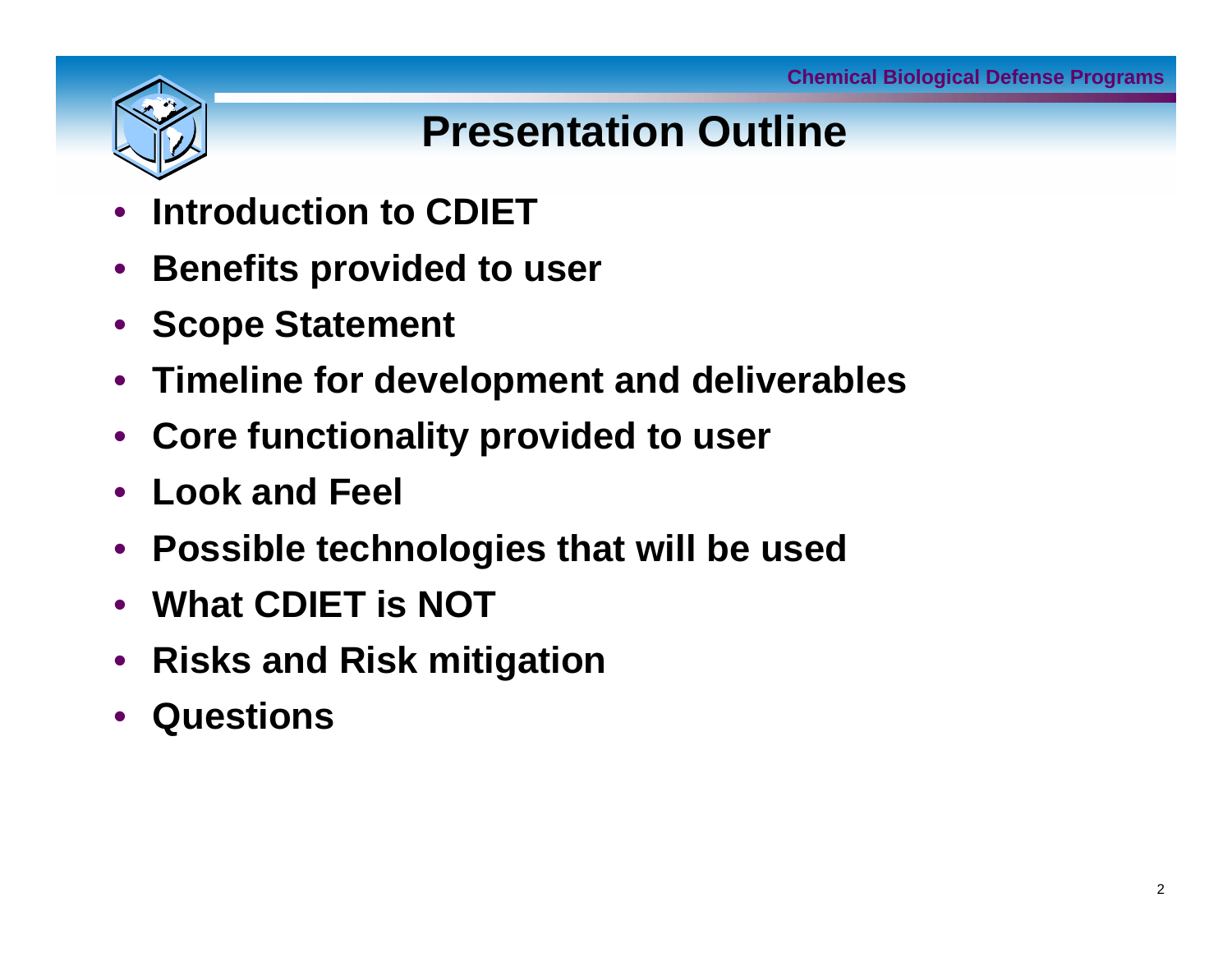

#### **Introduction to CDIET**

- **A two phase, a two year effort**
- **First release, CDIET Suite Version 2.0 to be delivered October 9, 2007**
- **Key Features**
	- **Platform independent solution**
	- **Multiple DB Access**
		- **Microsoft Access**
		- **SQL Server**
		- **Oracle**
		- **MySQL**
	- **Interface with JPM IS CBRN Data Model Schema**
	- **"Library" Design Allows Customizable Solution to Access the CBRN Data Model**
	- **Map Database with CBRN Data Model**
		- **Drag and Drop visual interface**
		- **Programmatically through a Java API**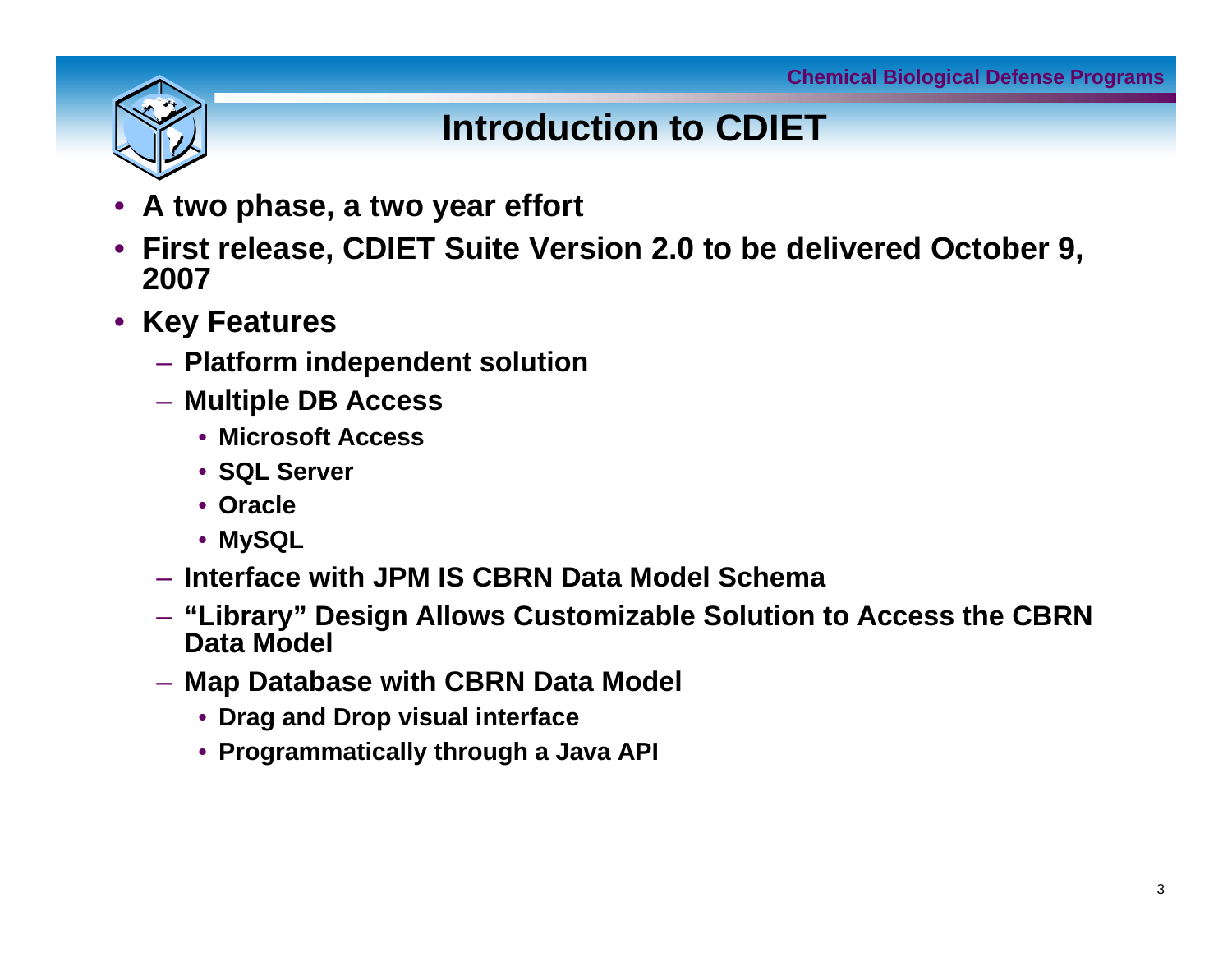

#### **Benefits provided to user**

- **Allow CBRN Applications to be quickly and efficiently adapted for Net-centric, XML data sharing effort**
	- **Data shared is their own legacy data, in CBRN Data Model Compliant Format**
	- **Automates the formatting of legacy data**
- **Targeted Data Processing**
	- **Allows members of CBRN community to focus on specific areas of the CBRN Data Model that relates to their current project or needs**
	- **Provides Dynamic Structured Query language (SQL) statement creation with user specified criteria**
		- **Share relevant data**
		- **Provide for creation of XML Data Documents free of unnecessary data**
			- **Increased efficiency and speed of data sharing**
- **Easy to Use**
	- **Easy, drag-and-drop interface**
	- **Abstracted, encapsulated API methods and functions**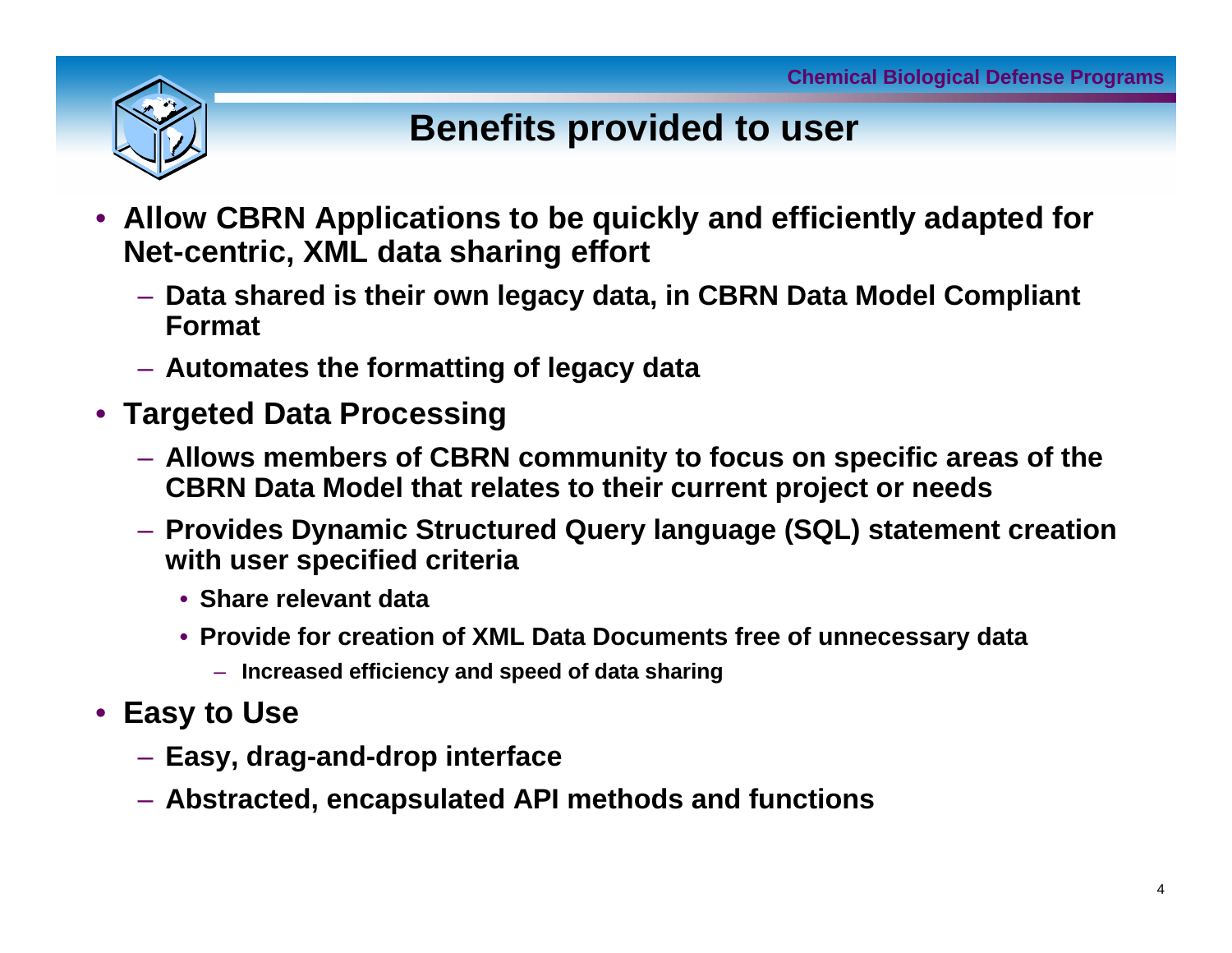

#### **Scope Statement**

- **CDIET will allow the Software Engineer to** 
	- **Facilitate integration of an existing application with the CBRN toolset**
	- **Map legacy databases with the CBRN Data Model Schema**
	- **Import and export legacy data in CBRN Data Model compliant formats**

#### • **CDIET will provide**

- **A visual, interactive stand alone Java application for the analyst community**
- **A Java library for software engineers to use in their own applications to interface and work with the CBRN Data Model and their legacy database applications**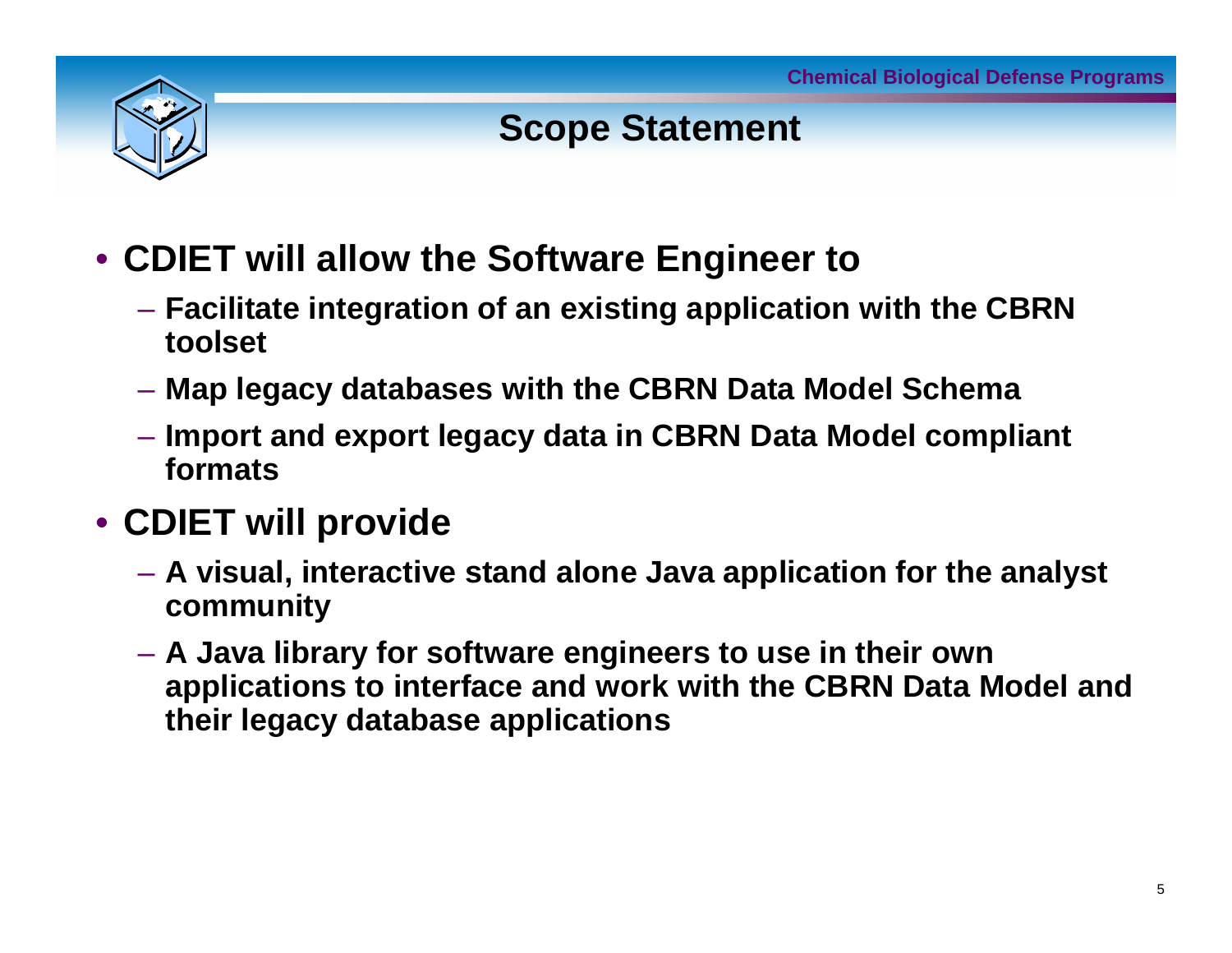

## **Timeline for development and deliverables**

| ID | Task Name                                             | Duration | Start                  | Finish       | December | Uanuarv                    | February | March   | April   | Mav     | June    | July    | August  | September        | October |
|----|-------------------------------------------------------|----------|------------------------|--------------|----------|----------------------------|----------|---------|---------|---------|---------|---------|---------|------------------|---------|
|    |                                                       |          |                        |              | Dec '06  | Jan '07                    | Feb '07  | Mar '07 | Apr '07 | May '07 | Jun '07 | Jul '07 | Aug '07 | Sep '07          | Oct '07 |
|    | Define Requirements                                   |          | 10 days   Mon 12/18/06 | Fri 12/29/06 |          |                            |          |         |         |         |         |         |         |                  |         |
| 4  | Complete Scope, time, expertise available & PMP       | 0 days   | Fri 12/22/06           | Fri 12/22/06 |          | $\triangle$ 12/22          |          |         |         |         |         |         |         |                  |         |
| 6. | Design CDIET Java Library (CDIET JL v 1.1)            | 10 days  | Mon 1/1/07             | Mon 1/15/07  |          |                            |          |         |         |         |         |         |         |                  |         |
| 8  | Finalise design of CDIET JL v 1.1                     | 0 days   | Mon 1/15/07            | Mon 1/15/07  |          | $\blacktriangleright$ 1/15 |          |         |         |         |         |         |         |                  |         |
| 9  | Design CDIET User Interface (CDIET UI v 1.1)          | 7 days   | Tue 1/16/07            | Wed 1/24/07  |          |                            |          |         |         |         |         |         |         |                  |         |
| 12 | Finalise design of CDIET UI v 1.1                     | 0 days   | Wed 1/24/07            | Wed 1/24/07  |          |                            | 1/24     |         |         |         |         |         |         |                  |         |
| 13 | Design CDIET Database Security Tool (CDIET DST v 1.1) | 5 days   | Thu 1/25/07            | Thu 2/1/07   |          |                            |          |         |         |         |         |         |         |                  |         |
| 16 | Finalise design of CDIET DST v 1.1                    | O days   | Thu 2/1/07             | Thu 2/1/07   |          |                            | $2\mu$   |         |         |         |         |         |         |                  |         |
| 17 | Code and implement CDIET JL v 1.1                     | 80 days  | Fri 2/2/07             | Thu 5/24/07  |          |                            |          |         |         |         |         |         |         |                  |         |
| 26 | Complete CDIET JL v 1.1                               | 0 days   | Thu 5/24/07            | Thu 5/24/07  |          |                            |          |         |         |         | 5/24    |         |         |                  |         |
| 27 | Code and Implement CDIET UI v 1.1                     | 48 days  | Fri 5/25/07            | Tue 7/31/07  |          |                            |          |         |         |         |         |         |         |                  |         |
| 33 | Complete CDIET UI v 1.1                               | 0 days   | Tue 7/31/07            | Tue 7/31/07  |          |                            |          |         |         |         |         |         | 7/3'    |                  |         |
| 34 | Code and implement CDIET DST v 1.1                    | 48 days  | Fri 5/25/07            | Tue 7/31/07  |          |                            |          |         |         |         |         |         |         |                  |         |
| 39 | Complete CDIET DST v 1.1                              | 0 days   | Tue 7/31/07            | Tue 7/31/07  |          |                            |          |         |         |         |         |         | 7/31    |                  |         |
| 40 | CDIET Suite v 1.1 Testing                             | 30 days  | Wed 8/1/07             | Tue 9/11/07  |          |                            |          |         |         |         |         |         |         |                  |         |
| 42 | Finish CDIET Suite v 1.1 Testing                      | 0 days   | Tue 9/11/07            | Tue 9/11/07  |          |                            |          |         |         |         |         |         |         | $\bullet$ 9/11   |         |
| 43 | Documentation                                         | 30 days  | Wed 8/1/07             | Tue 9/11/07  |          |                            |          |         |         |         |         |         |         |                  |         |
| 46 | Complete all user documentation                       | 0 days   | Thu 8/2/07             | Thu 8/2/07   |          |                            |          |         |         |         |         |         | 8/2     |                  |         |
| 47 | Product Delivery                                      | 13 days  | Wed 9/12/07            | Fri 9/28/07  |          |                            |          |         |         |         |         |         |         |                  |         |
| 48 | Deliver CDIET Suite v 1.1 CD-ROM                      | 0 days   | Wed 9/12/07            | Wed 9/12/07  |          |                            |          |         |         |         |         |         |         | $\triangle$ 9/12 |         |
| 50 | Customer acceptance                                   | O days   | Fri 9/28/07            | Fri 9/28/07  |          |                            |          |         |         |         |         |         |         |                  | 9/28    |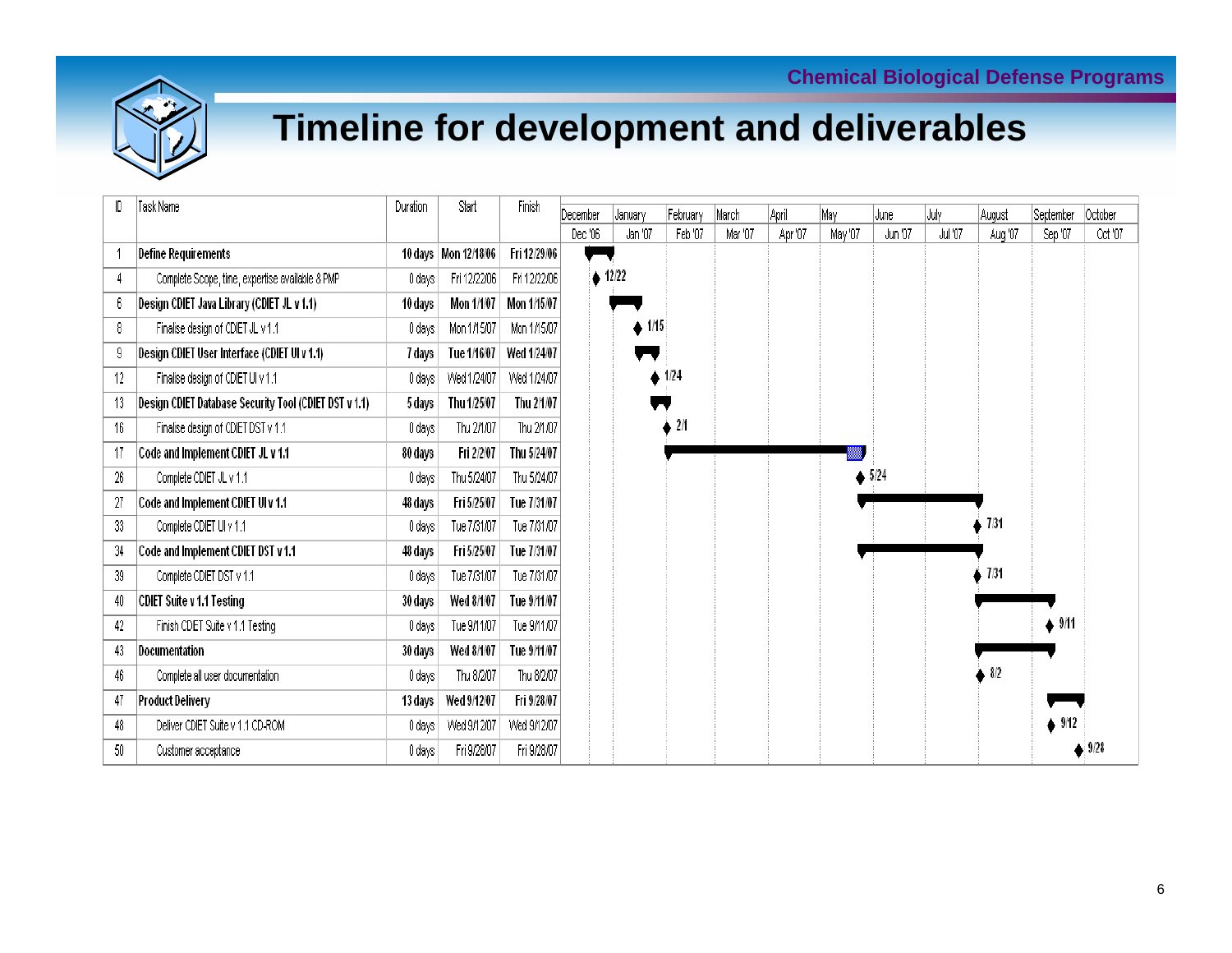

## **Timeline for development and deliverables (cont)**

#### • **Schedule Synopsis**

| - Complete Design and Architecture of all components       | February 1, '07              |
|------------------------------------------------------------|------------------------------|
| - Complete CDIET Java Library (CDIET JL v 2.0)             | May 24, '07                  |
| - Complete CDIET User Interface (CDIET UI v 2.0)           | <b>July 31, '07</b>          |
| - Complete CDIET Database Security Tool (CDIET DST v 2.0)  | <b>July 31, '07</b>          |
| - Deliver to Customer for Customer Acceptance Testing      | September 12, '07            |
| - Final Delivery, Project Closure                          | October 9, '07               |
|                                                            |                              |
| Follow-on, Second phase 2008                               |                              |
| - Customer needs and requirements gathering                | October '07 -<br>January '08 |
| - Complete CDIET Suite 3.0 Scope, Design, and Architecture | March '08                    |
| - CDIET Suite 3.0 Development                              | March '08- August '08        |
| - Deliver to Customer for Customer Acceptance Testing      | September '08                |
| - Final Delivery, Project Closure                          | October '08                  |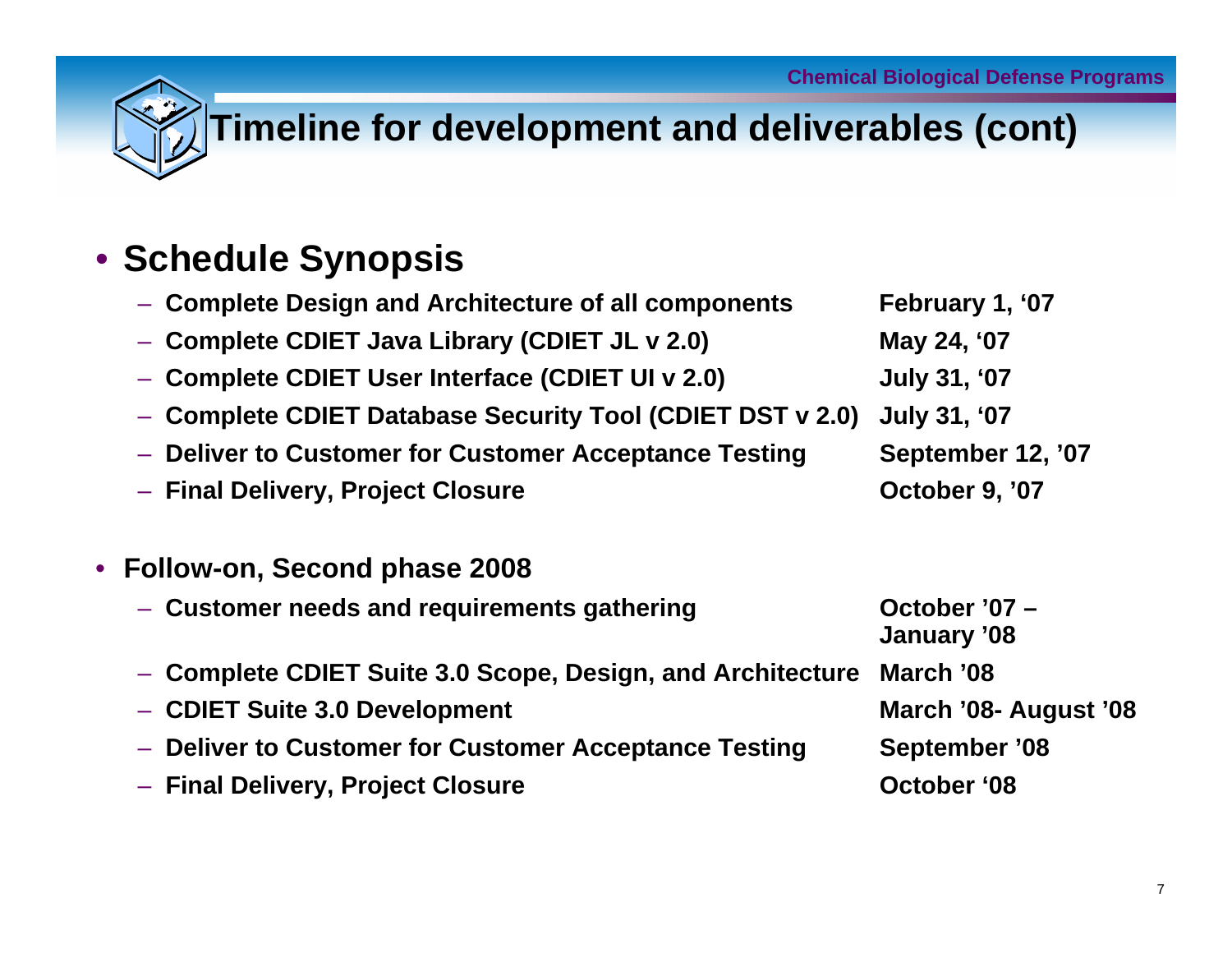

## **Core functionality provided to user**

#### • **CDIET Component Suite v 2.0**

- **Gather information about user's database automatically**
	- **Field names**
	- **Table names**
	- **Constraints and data types**
- **Gather information about the CBRN Data Model automatically**
	- **Element names and values**
	- **Embedded documentation**
- **Support the following relational database systems**
	- **SQL Server**
	- **Microsoft Access**
	- **MySQL**
	- **Oracle**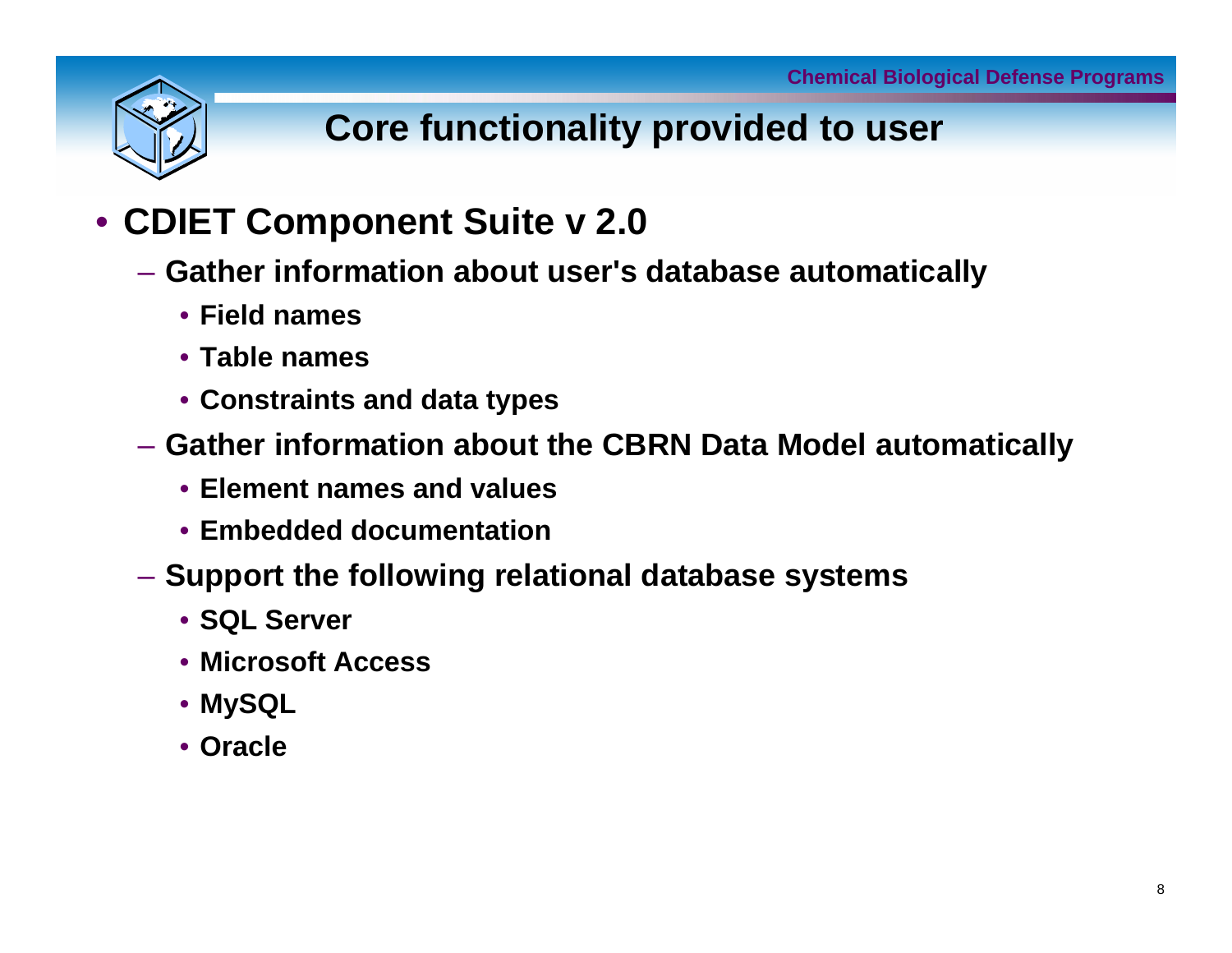

## **Core functionality provided to user**

#### • **CDIET Component Suite v 2.0**

- **Provides functionality to** 
	- **Map user's database with CBRN Data Model with a user friendly GUI**
	- **Produce XML data documents in CBRN Data Model compliant formats**
- **Provides database search capability of** 
	- **Element names and embedded documentation in the CBRN XML schema**
	- **Field names and table names in the legacy databases**
- **Provides all functionality through API and GUI**
	- **Programmatically for the software engineer**
	- **Graphical user interface for other users**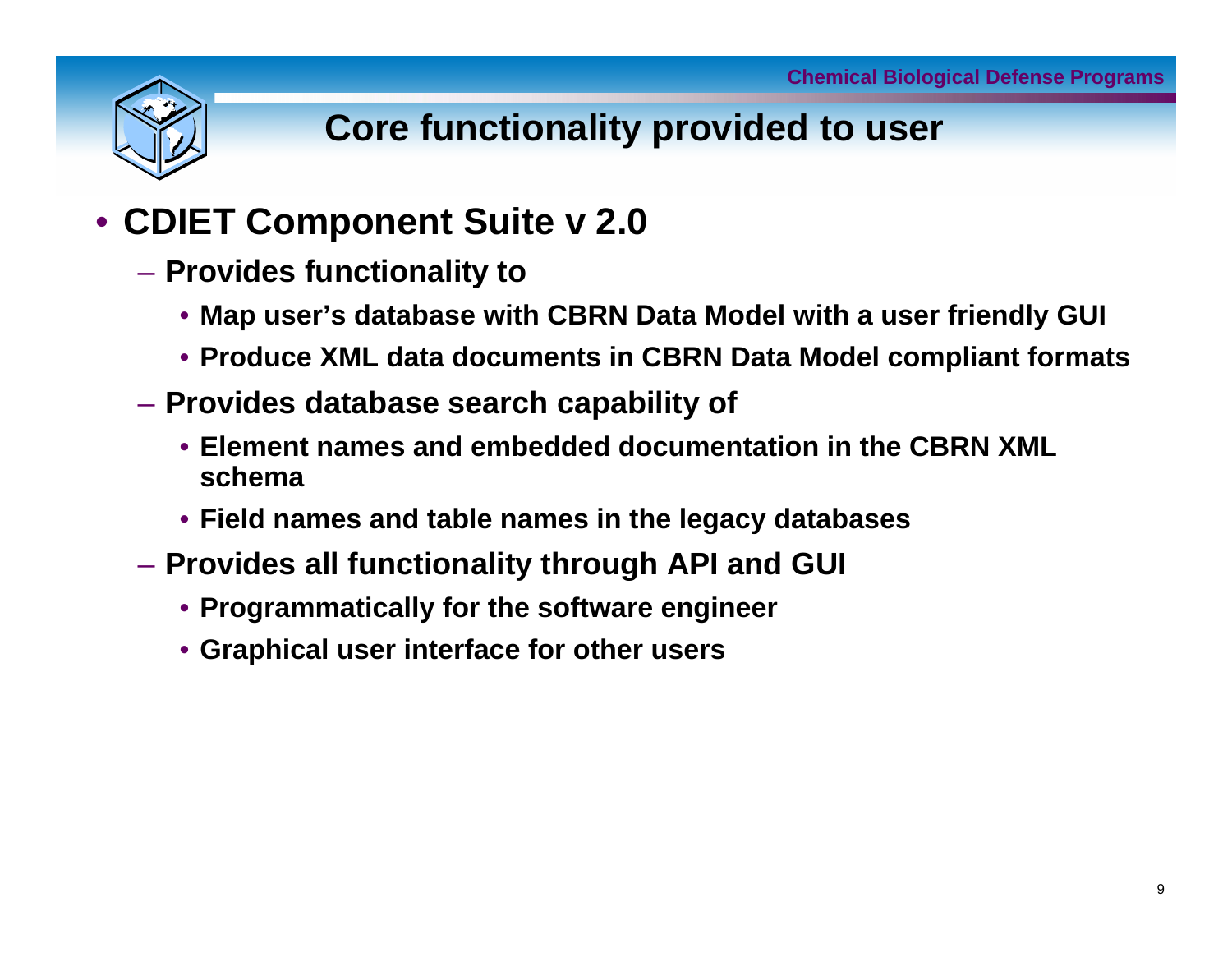**Chemical Biological Defense Programs**



| <sup>2</sup> CDIET UI                            |                                    |                                                                                                                            |  |  |  |  |  |  |
|--------------------------------------------------|------------------------------------|----------------------------------------------------------------------------------------------------------------------------|--|--|--|--|--|--|
| File Edit<br>Build<br>Tools Help<br>View<br>Data |                                    |                                                                                                                            |  |  |  |  |  |  |
| Cancel Search<br>Clear   Help<br>Open Save       |                                    |                                                                                                                            |  |  |  |  |  |  |
|                                                  | Database Field Mapping             | <b>CBRN Data Model</b>                                                                                                     |  |  |  |  |  |  |
| <b>Table A</b>                                   |                                    | ChemicalMaterielPressureDependentAerosolTypeTable -                                                                        |  |  |  |  |  |  |
| <b>Field A</b>                                   | AerosolTypeAutolgnitionTemperature | [ChemicalMaterielPressureDependent]                                                                                        |  |  |  |  |  |  |
| <b>Field B</b>                                   | <b>TypeAtmosphericPressure</b>     | AerosolTypeAutolgnitionTemperature [* mapped ]<br>AerosolTypeBoilingPointTemperature                                       |  |  |  |  |  |  |
| <b>Field C</b>                                   |                                    | AerosolTypeFlashPointTemperature<br>$[$ $\equiv$ mapped                                                                    |  |  |  |  |  |  |
| <b>Table B</b>                                   |                                    |                                                                                                                            |  |  |  |  |  |  |
| <b>Field A</b>                                   |                                    |                                                                                                                            |  |  |  |  |  |  |
| <b>Field B</b>                                   |                                    |                                                                                                                            |  |  |  |  |  |  |
| Field C                                          |                                    |                                                                                                                            |  |  |  |  |  |  |
| Table C                                          |                                    | <b>Documentation</b>                                                                                                       |  |  |  |  |  |  |
| <b>Field A</b>                                   |                                    | A set of properties of chemical materiel that are dependent upon pressure<br>and pertain to materiel in the aerosol state. |  |  |  |  |  |  |
|                                                  |                                    |                                                                                                                            |  |  |  |  |  |  |

**Look and Feel**

**CDIET UI Component, Prototype Version**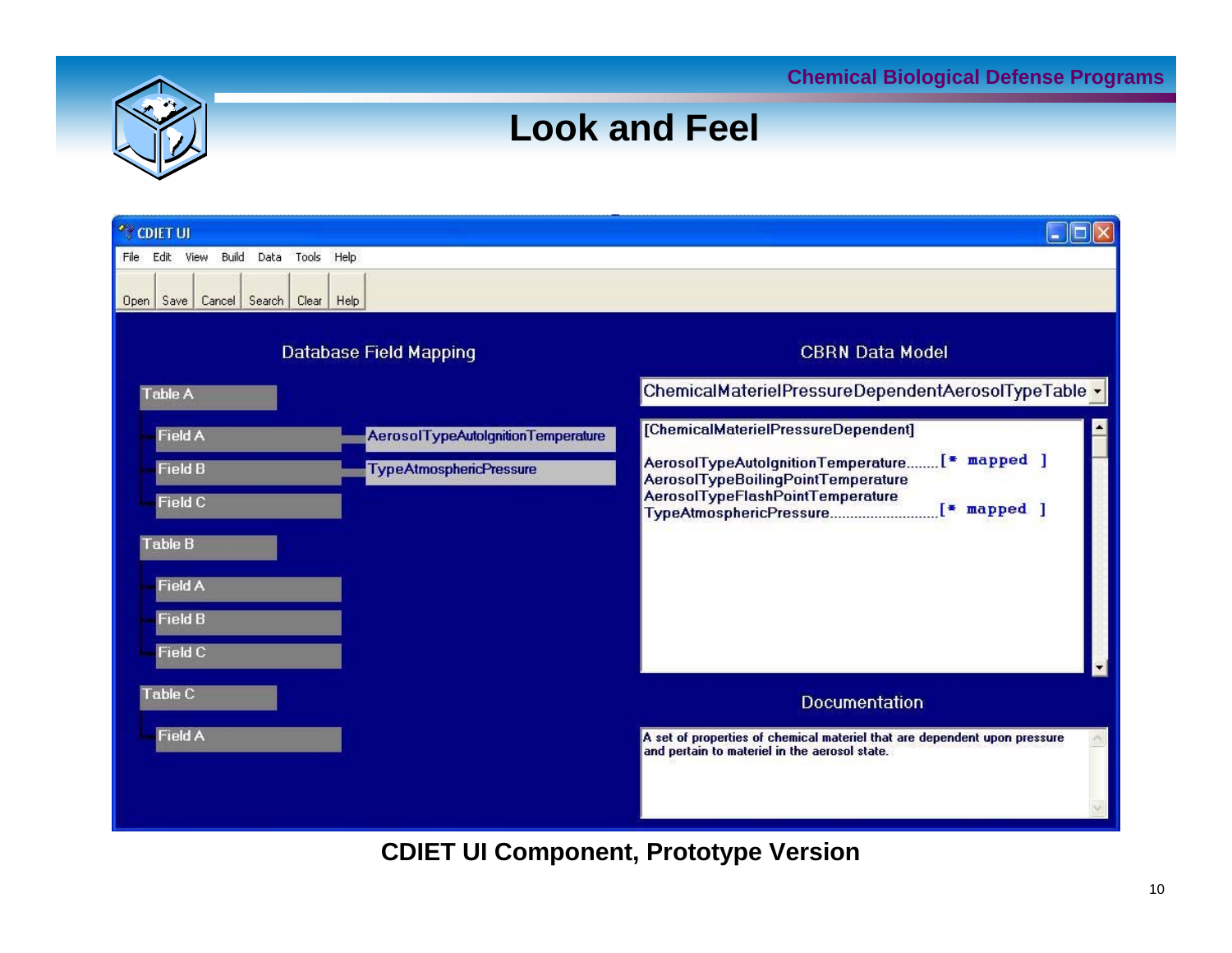

## **Possible technologies that will be used**

- **Native-protocol all-Java driver**
	- **Pure Java database interface built on Java Database Connectivity (JDBC) driver**
	- **Near universal access with legacy databases**
	- **Does not rely on platform dependant implementation, such as ODBC**
	- **High speed, high performance database access**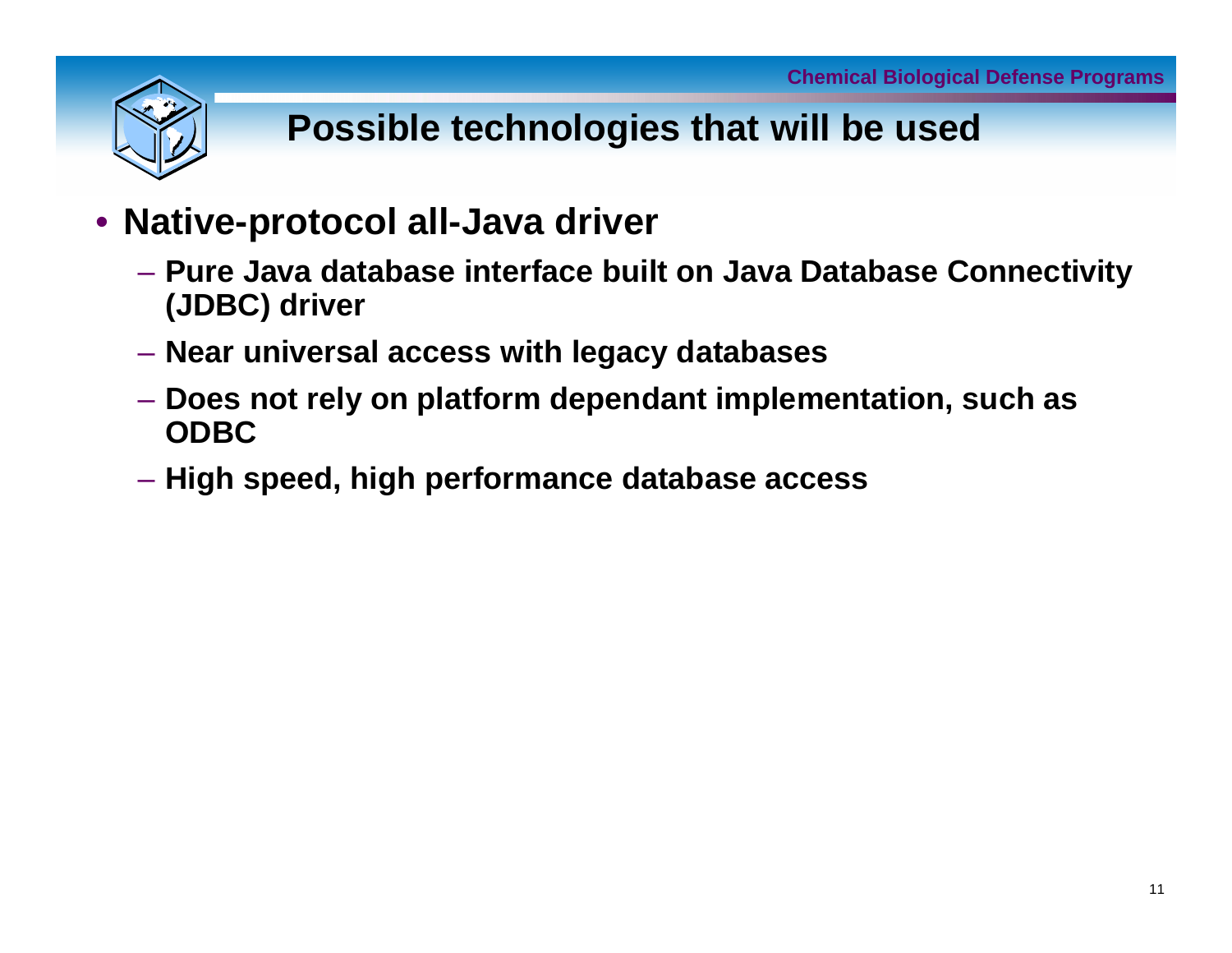#### **Possible technologies that will be used**

- **Xerces2 Java Parser**
	- **Component of the Apache XML Project**
	- $\mathcal{L}_{\mathcal{A}}$  , and the set of the set of the set of the set of the set of the set of the set of the set of the set of the set of the set of the set of the set of the set of the set of the set of the set of the set of th **High speed, high performance XML parser**
	- **All Java, platform independent tool that can be used to parse XML data documents**
		- **CBRN Data Model's XML Schema**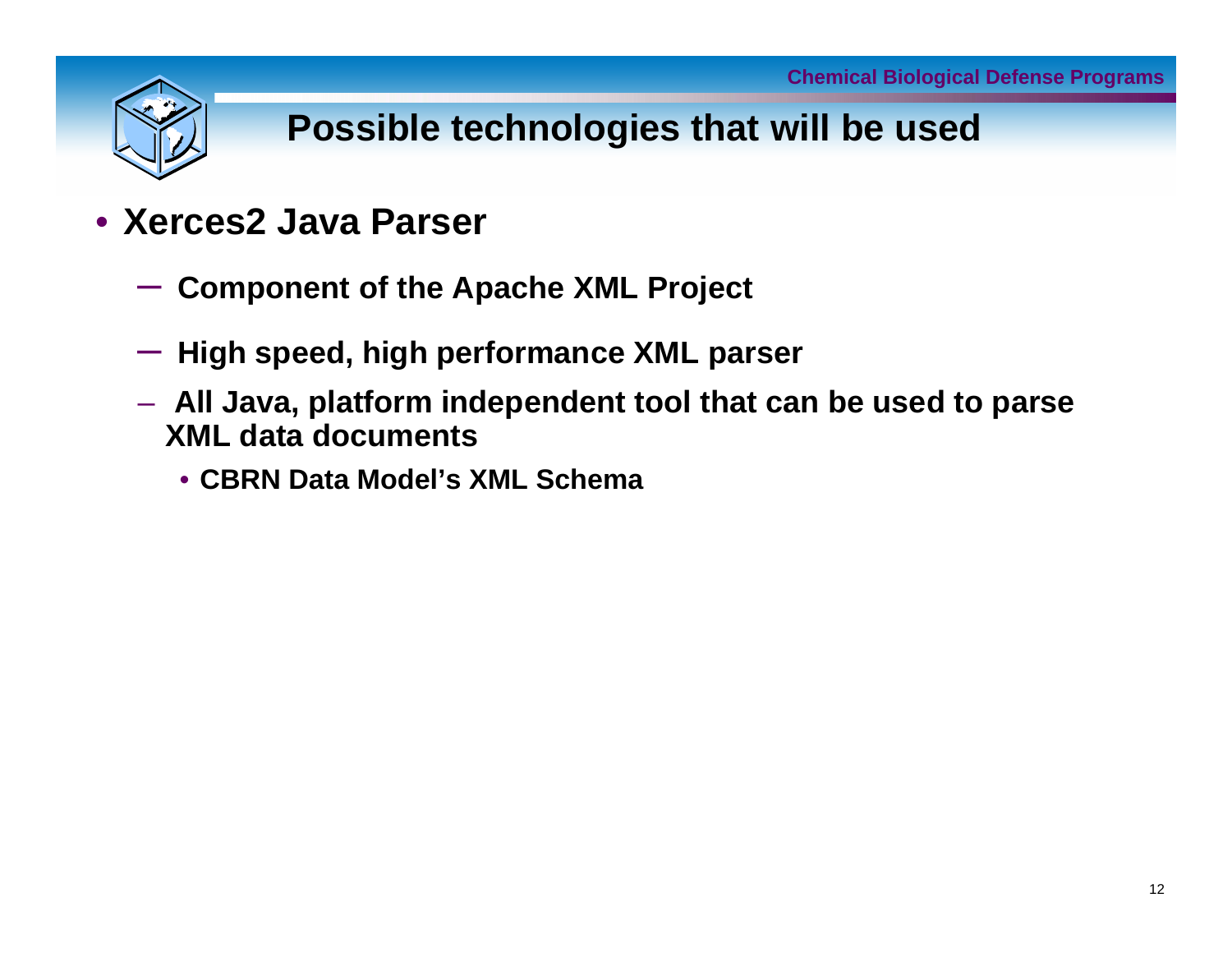

## **What CDIET is NOT**

## • **CDIET is NOT**

- **A Sea Diet consisting of Seafood**
- **A tool that provides transmission of data across a network**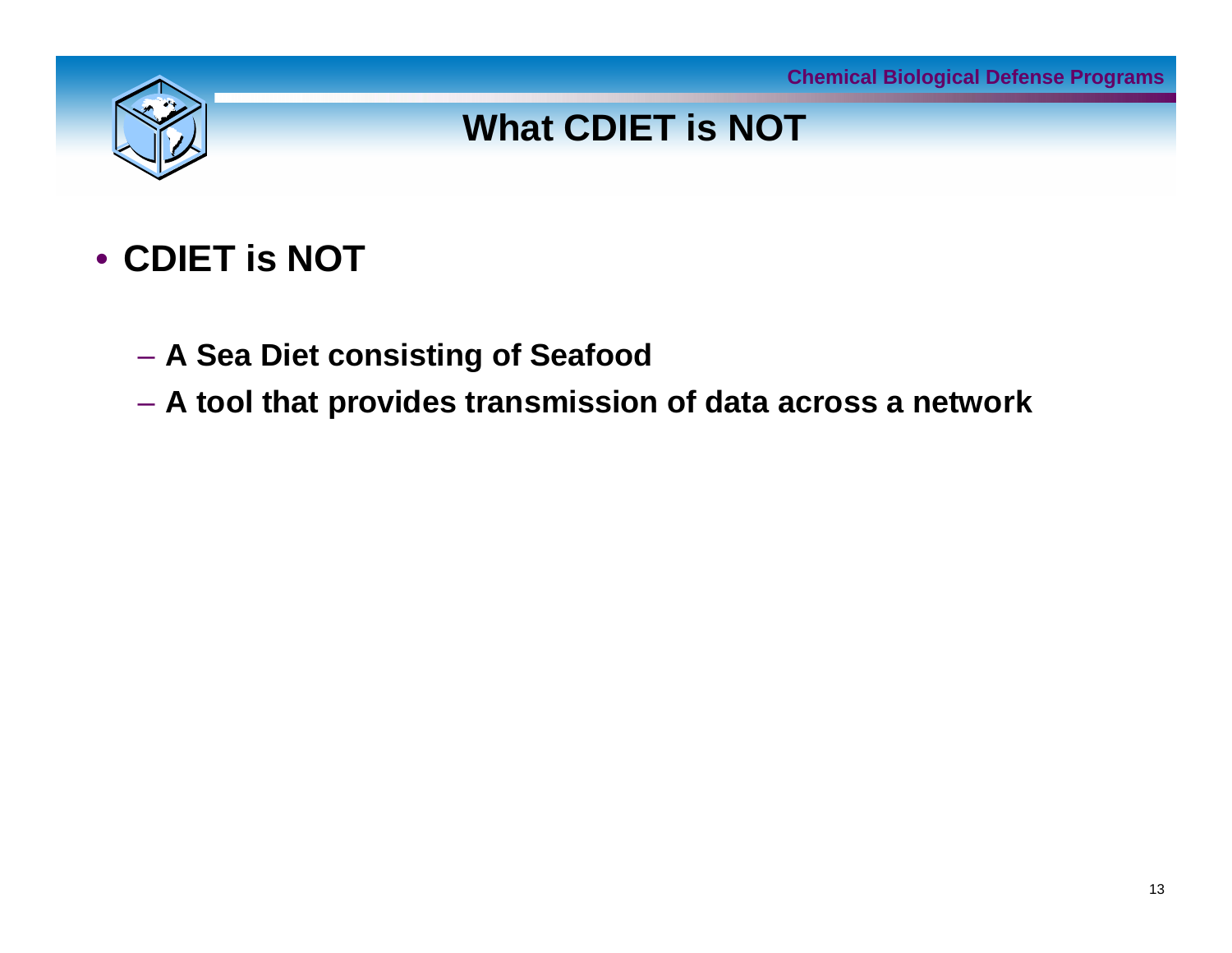

## **Risks and Risk mitigation**

- **Minimize Scope Creep**
	- **Formal Project Management Document that includes all and only the functionality CDIET will provide**
	- **Support for only a subset of legacy database formats for the first release** 
		- **MS-Access**
		- **SQL Server**
		- **Oracle**
		- **MySQL**